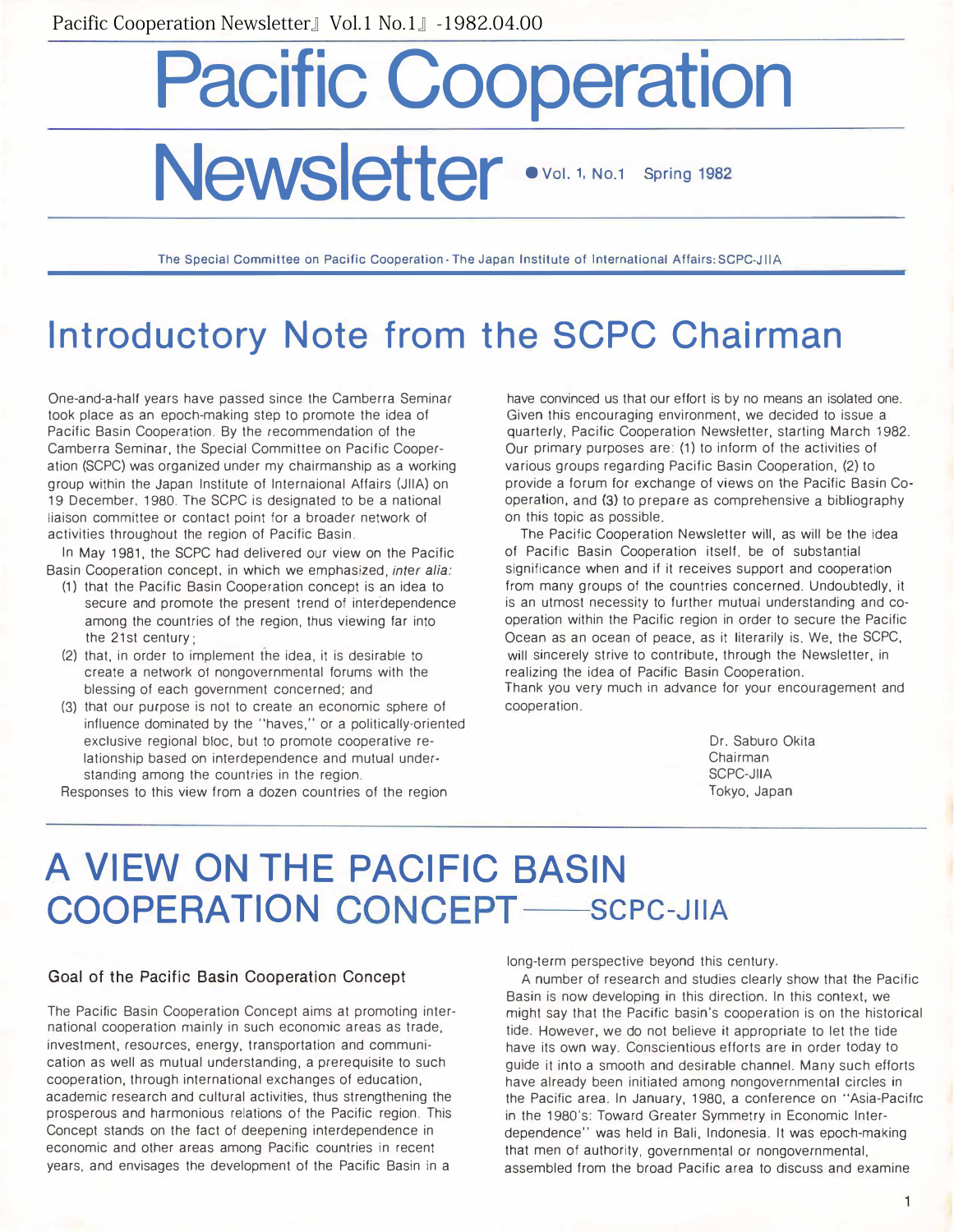the issue of Pacific cooperation. Seminars on this subject were also held in such countries as the United States, Canada. Australia, New Zealand, the Republic of Korea, and Japan. Now the discussions are opened up around the Pacific area and the momentum to promote Pacific cooperation is gradually increasing.

Especially noteworthy among these initiatives was an Australian National University seminar which was held in Canberra in September 1980. The seminar articulated main areas of substantive cooperation which Pacific countries should pursue as their joint tasks. At the same time, it recommended a step to be taken in order to explore possible cooperation in the suggested areas. The recommendation included establishing a Pacific Cooperation Committee (PPC), an informal and nongovernmental group of business, academic/professional and governmental persons of considerable authority, members of which are to be drawn initially from market economies represented in the seminar. It also included setting up task forces to undertake studies on various subjects of Pacific cooperation, which may invite wider participation of the Pacific region. We appreciate this recommendation as a major constructive achievement and we basically support it. At the same time, we strongly hope that the ASEAN and other countries' people concerned both in private and governmental sectors support the idea of establishing a nongovernmental forum of this kind. We believe it most useful in realizing the goal of the Pacific Basin Cooperation Concept to establish a nongovernmental forum which would do research and study on possible cooperation in the Pacific area. In this connection, we note that the Pacific Basin Economic Council (PBEC), a group of the region's business leaders interested in the issue of Pacific economic cooperation, has supported this idea.

The Special Committee on Pacific Cooperation (SCPC) was established in December 1980. It is envisaged to function as a Japanese liaison organization with a nongovernmental forum to be formed by the region's men of authority. It is our earnest hope that a similar contact organizations be established in other Pacific countries concerned. We believe it essential to promote step by step the Pacific Basin Cooperation Concept as a long-term vision toward the 21st century, based on a broad regional consensus. Such regional consensus should be formulated through the private sector's initiative and wisdom amassed not just in Japan but the whole Pacific countries as well. In this sense we especially expect the ASEAN countries to take the more active initiative including the possibility of holding a seminar on this Pacific cooperation issue within the ASEAN region.

#### Some considerations on the Pacific Basin Cooperation **Concept**

In setting up the above-mentioned nongovernmental forum, we certainly have to go through many problems like member selection, further clarification of substantive issues of cooperation, and how to manage the forum's activities. It is essential of course that the concerns of opinions of ASEAN and South Pacific island nations be fully reflected in the process of this forummaking. However, these specifics will not be touched on now. The main purpose of this paper is rather to make clear our thinking on some points of concern expressed with respect to such forum-making mainly on the part of ASEAN countries.

#### 1. The task of the nongovernmental forum

We might say that the suggested nongovernmental forum has its basic character of intellectual investment to explore:

- (a) possible new projects of cooperation which will be mutually beneficial and contributing to the progress of more effective cooperation among Pacific countries, and
- (b) possible responses to the problems which will not be resolved without more concerted actions of cooperation

among Pacific countries, or those which, if neglected, might bring about the disequilibrium of interest among these countries.

Midllong-term economic merit or implications of the Concept have been gradually clarified through a number of research and discussions conducted in the past years. Many examples of the projects referred to in above (a) may be found in the report by the Japanese Study Group on Pacific Basin Cooperation (May, 1980). Various existing or potential problems in the above (b) context have been pointed out primarily by the region's economists. The crux of the problem seems to be how this region'S economic and other development could be sustained in the future, and how we should cope with the possible frictions and difficulties arising from the increased interdependence of the region. Are the present domestic and international arrangements sufficient to defend free trade, secure a smooth expansion of trade, and achieve harmonious structural adjustments? What kind of economic and financial cooperation is most desirable to support the region's economic development? How should we strengthen the cooperation to tackle the envisaged energy constraint? There are many other problems we have to face together in order to ensure a sustained prosperity of the region.

We believe the above-mentioned private forum is most desirable in order to explore the means to deal effectively with these problems in a way beneficial to the entire Pacific countries including the ASEAN. The forum, as the Trilateral Commission does, may well make public the results of its study, and if necessary, recommend them to the governments concerned. The forum's activities of course do not bind the positions of the governments. But they will certainly be conductive to an improved environment where the region's governments could share the grip with the region's problems, and upon it, advance their cooperation

We consider therefore that the benefit arising from the forum's activities is of a long-term and indirect nature. In other words, a short-term visible benefit which necessitates intergovernmental negotiations or policy adjustment will not evolve directly from this forum. We may expect, however, that the forum, through its research activities, will come up with specific proposals of substantive Pacific cooperation projects and the governments concerned will take up these as their joint tasks.

#### 2. Implications for such an existing framework of cooperation as ASEAN

Is there any possibility that a nongovernmental regional forum would weaken the ASEAN solidarity or affect its nonaligned position? If we were trying to set up a firm intergovernmental organization, this sort of question might well be asked. In the light of the region's reality, however, we consider it neither necessary nor desirable to set up an European Community-type organization

It will be up to the governments' discretion whether or not they take up research products or proposals of the envisaged nongovernmental regional forum. The activities of this forum will not be like the ones to directly affect the existing bilateralmultilateral relations among the governments both in and out of the region, including the ASEAN cohesion. This nongovernmental forum is free to study a future Pacific potentiality, and hopefully to make specific proposals on Pacific cooperation. We believe that this forum should explore the possibility of cooperation which will promote the region's development, while having due regard to each country's position and interest under the present framework.

#### 3. Implications for Japan

We endeavor to realize the Pacific Basin Cooperation Concept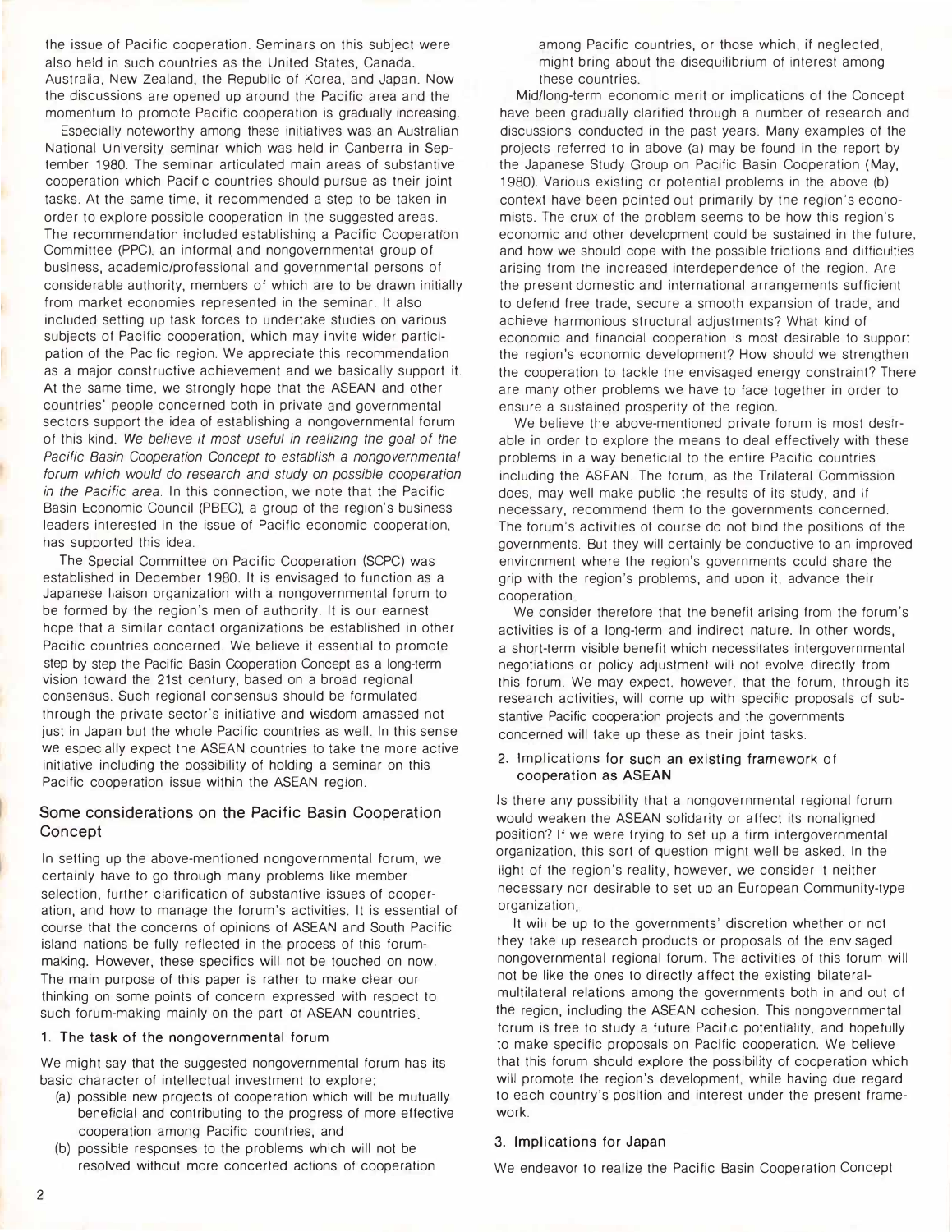not because we intend to prepare for the age of bloc economies in global terms. We wish to stress that the real economic interest of the Pacific region including Japan could be pursued only in the development of the world economy as a whole, supported by a global free trade system. We believe that the Pacific countries should make their best efforts to prevent the emergence of bloc economies and protectionism on the world scene by further promoting a free flow of money and goods in the region.

Needless to say, we, in promoting Pacific cooperation, do not have any intention whatever of building a "military bloc" as propagated by some countries. There can be no doubt on this if one takes note of the spirit of the Japanese Peace Constitution and the Japanese people's strong commitment to become a peace-loving and non-military nation, both of which are drawn from the precious lessons of the Second World War. Certainly we are not indifferent to the problem of the region's security. We have to address ourselves to the issue of how to construct a regional framework of peace in parallel with that of the Pacific basin's cooperation in the economic and cultural fields. Be that as it may, politico-military issues are not the subject of the Concept.

How should we relate this Concept to Japan's diplomatic efforts in the region? We believe that Japan should play an even more active politico-economic role commensurate with her own international position in order to contribute to the peace and stability of the Asia-Pacific region including ASEAN and South Pacific island nations. Our endeavor to devleop the Concept may well be regarded as one factor supporting such an effort in the diplomatic sector

4. The issue of participation-free and open regional cooperation

Since the Concept is to strengthen free and open regional cooperation, it should not close the door to the non-Pacific regions. It follows therefore that the envisaged nongovernmental forum needs to be open to all the people who are keenly interested in the development of the Pacific area. One of the reasons why we should regard it inappropriate at this moment to put an intergovernmental organization on our agenda is that we are afraid of the Concept being entangled with the political problem of members to this intergovernmental organization.

We believe, however, that a realistic approach is to enlist a core group of persons of authority as forum members at least in the initial phase from the region's market-economy countries and to gain their government support in the process. For the objective of the Concept is, to repeat, to search ways to develop the cooperative relations based upon free and more open exchanges in the region. If we could reach a stage of arranging, under the framework of this nongovernmental forum, task forces which would conduct research on how to promote the region's economic cooperation and mutual understanding, the participation in the task forces should be open-ended, including those from socialist countries.

#### Conclusion

Our urgent task now is to marshal the valuable knowledge and wisdom of persons of considerable authority both in governmental and nongovernmental circles for the purpose of advancing mutually beneficial Pacific basin cooperation in the real sense of the word. It is desirable therefore that the governments concerned express their political will to support the building of a forum in order to pursue such a purpose.

Certainly the governmental involvement with our endeavor to advance the Pacific Basin Cooperation Concept is of an indirect nature, but it is also true that the Concept will not be developed

without a governmental blessing. With this blessing, we strongly hope that an international nongovernmental seminar be held in the ASEAN region in order to conduct a more concrete study on the establishment of a nongovernmental regional forum

#### Note

More than a dozen individuals had positively responded to our view above, pointing out, among others. (1) that quick steps must be taken immediately to develop consciousness and understanding of the Pacific Community Concept; (2) that a group of ASEAN economists shares the views on the concept as expressed in the report; and (3) that taking the initiative should put Japan into a position to clarify its own involvement in the Pacific in order to meet ASEAN critics who claim Japan's commitment and purposes are unclear.

We greatly appreciate all persons to whom we sent our view on the idea of Pacific Basin Cooperation, and who read it with a great interest, incluging:

- (1) Prof. Zainal Abidin B. Abdul Wahid
- University of Malaya, Kuala Lumpur
- (2) Prof. Mohamed Ariel
	- University of Malaya, Kuala Lumpur
- (3) Prof. Chong-ki Choi Korean Institute of International Studies, Seoul
- (4) Mr. Barry Desker
- Deputy Director, Ministry of Foreign Affairs, Singapore (5) Dr. Lawrence Krause
- Senior Fellow. The Brookings Institution, Washington, D.C. (6) Prof. Lim Chong Yah
- President, Economic Society of Singapore, Singapore (7) Mr. James A. Maraj
- Vice-Chancellor, University of the South Pacific, Fiji (8) Mr. Narongchai Akrasanee
- Development Planning Division. Escap, Bangkok (9) Dr. Mohammad Sadli
- University of Indonesia, Jakart<sup>a</sup> (10) Dr. Emanual V. Soriano
- University of the Philippines. Quezon (11) Mr. Richard W. Wheeler
- Senior Vice President, Citibank, New York (12) Prof. Peter Drysdale
	- The Austratia-Japan Research Centre, Australian National University, Canberra
- (13) Prof. Ray S. Cline The Center for Strategic and International Studies. Georgetown University, Washington, D.C

## **Correspondence**

Ever since the establishment of the SCPC, and especially after the distribution of our "View" in May 1981, an increasing much correspondence in various forms have taken place and exchanged views on the idea of Pacific Basin Cooperation, receiving valuable materials in this field as follows;

Exchange of Views:

| $(1)$ Dec. 12, 1980 | Mr. D. Gordon Longmuir (Counsellor, Embas-<br>sy of Canada)              |
|---------------------|--------------------------------------------------------------------------|
|                     | Mr. John C. Sloane (Second Secretary,                                    |
|                     | Embassy of Canada)                                                       |
| (2) Jan. 13, 1981   | Mr. William L. Brooks (Second Secretary,                                 |
|                     | Embassy of the U.S.A.)                                                   |
|                     | Mr. Yasutaka Takai (Economic Section,                                    |
|                     | Embassy of the U.S.A.)                                                   |
| $(3)$ Feb. 2, 1981  | Mr. Mark Earle, Jr. (Senior Economist, SRI<br>International)             |
| (4) June 22, 1981   | Prof. Gavin Boyd (Center for Asian Studies,<br>Arizona State University) |
| (5) Aug. 7, 1981    | Mr. Lars Vargo (Second Secretary, Embassy<br>of Sweden, Tokyo)           |
| (6) Nov. 11, 1981   | Messrs. Ryozo Enokido and Koichiro Kato                                  |
|                     | (Manager and Asst. Manager, Administration                               |
|                     | Division, Nippon Asia Submarine Cable Co.,<br>Ltd., Tokyo)               |
| (7) Dec. 18, 1981   | Mr. Michael Radja Mitra (First Secretary,                                |
|                     | Swedish Board of Commerce)                                               |
| (8) Jan. 7, 1982    | Dr. Vladimir I. Ivanov (Academic Secretary,                              |
|                     | Institute of Oriental Studies, USSR Academy                              |
|                     | of Science)                                                              |